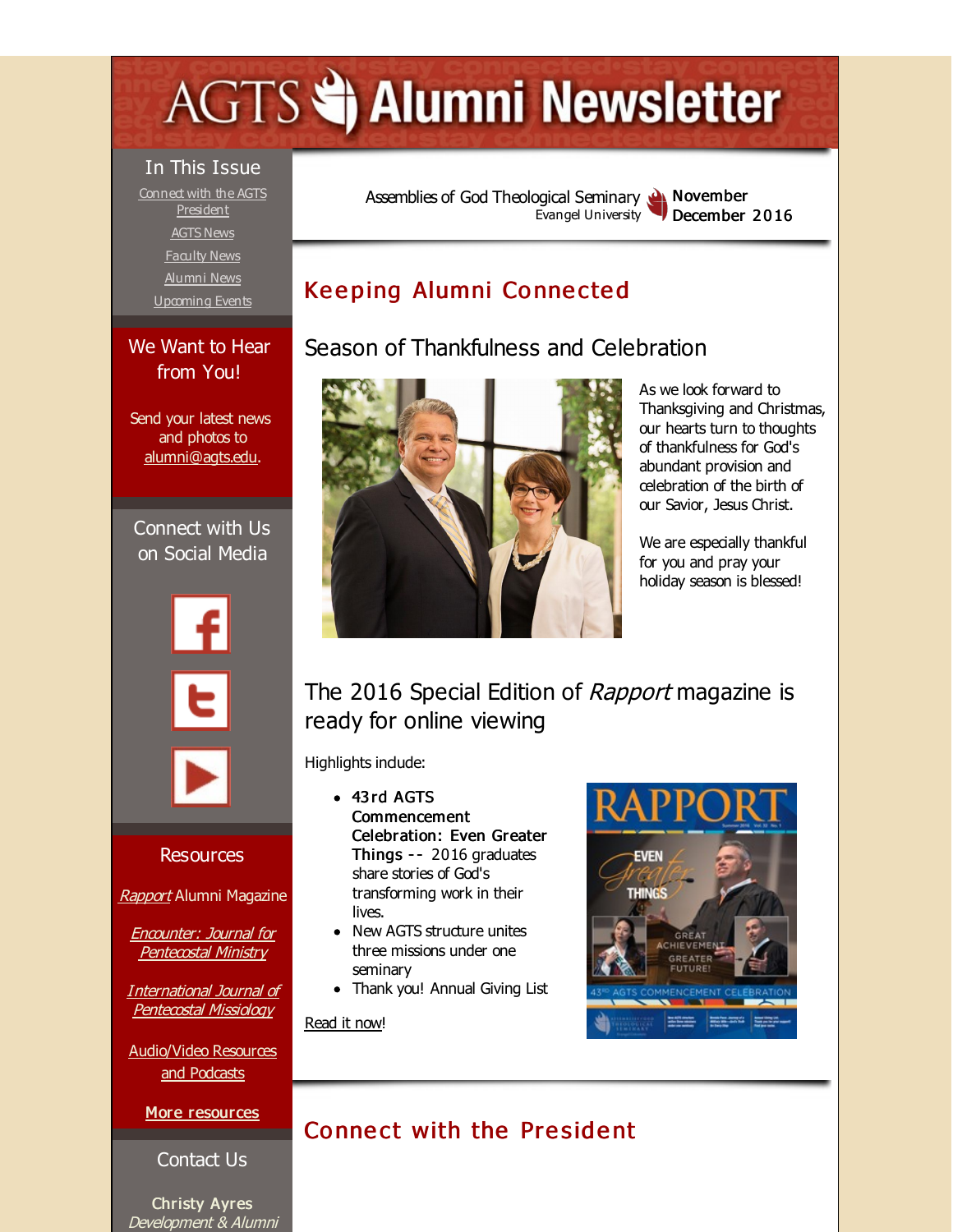**Coordinator** [cayres@agts.edu](mailto:cayres@agts.edu)

Jennifer S. Hall Marketing Manager [jhall@agts.edu](mailto:jhall@agts.edu)

[alumni@agts.edu](mailto:alumni@agts.edu)

[www.agts.edu/alumni](http://r20.rs6.net/tn.jsp?f=001kt_bhHoJjCy6CfMKPfXqtepl5l6GlPwljjE2jlX7YpS-v_R5-wMb3T_9T9GD9qQWHbkcWIYOv-6AUjGD0gmw3PtVmRJTpp2GdBHTHU-omP1zF3qCmKQfe4_tMy-gXWDu3fLZ_at323g0iq24PAchpvDh1gvOk5OqtrMIZxPT67KCXzLqAKtKHQ==&c=&ch=)

#### Invest in Student **Scholarships**

# **DONATE**



- The [Struggle](http://r20.rs6.net/tn.jsp?f=001kt_bhHoJjCy6CfMKPfXqtepl5l6GlPwljjE2jlX7YpS-v_R5-wMb3XToY7kpY2_vKL9DCNq8R9wpxnwUAikt5aAYuJ5YU3k5S3DAYOxa9F-9-P7_YeainUR5jXmyk2aDXKilEEnsSfersd0YpgqFFCkR1tN93V6PzHjhDxxWE-f7C-rQHWAZj2Lav5BLmTJpDzMUylelAKo=&c=&ch=) Is Real: Fear -- A timely message Dr. Hausfeld spoke at Greenhouse Church, Gainesville, Fla.
- Islam in [America:](http://r20.rs6.net/tn.jsp?f=001kt_bhHoJjCy6CfMKPfXqtepl5l6GlPwljjE2jlX7YpS-v_R5-wMb3d9aKyFMuTvWmmoc6nDikzkppNEuEtkMFrHT-bXSY2gQ_MBCoGuLSqTBFJQp4HwUWYBhBvwEEWwL7rLI9H5QPGmGRhY5AtKjRclgCoqFpa_KD1ccqquL3NUB1zFqwzuwK55s8pGEAz_b8pF-xHQSlKXtCRvsAWd9FkQgCT0vboWXPT8JESswgF8=&c=&ch=) The Local Church's Response -- A seminar hosted by Dr. Hausfeld and Pastor Mike Burnette ('08)
- November 19: Speaking at Truth Conference on the topic of Islam, America, and the Church, Peoria, Ill.

## **AGTS News**

#### Reverend Dan Betzer honored

Rev. Dan Betzer was honored in a ceremony marking his installation as an AGTS Pillar of the Faith. Rev. Betzer is senior pastor of First Assembly of God in Fort Myers, Fla. Much of his life has been spent in broadcasting as a radio and television host. He is known to thousands of children through his Dan and Louie recordings and to countless others through his work with Revival Time and his By Line broadcasts. He has ministered in 62 nations and served as a district and national executive with the Assemblies of God.



[Pillars](http://r20.rs6.net/tn.jsp?f=001kt_bhHoJjCy6CfMKPfXqtepl5l6GlPwljjE2jlX7YpS-v_R5-wMb3Tqm5RgmhlPtWssI-R_gQUptNMGusMLSXtltFuMNryi3eOWJm5r9H0m0a-vtDXbwZJPgknODaRk-Q_g-f7Tr1cWOTVWk83n0eAyDL3LPjdApUOA3-UBpO1ZabiCn6jq_FXTGL24ZJZC6VenPLIwmm3LWnIdI7o5Hxw==&c=&ch=) of the Faith honor men and women who have dedicated their lives to serving Jesus Christ and have followed the call of God in ministry, missions and the training of ministers. The Dan Betzer Endowed Scholarship will provide funds for students with an interest in Missions. [Donate](http://r20.rs6.net/tn.jsp?f=001kt_bhHoJjCy6CfMKPfXqtepl5l6GlPwljjE2jlX7YpS-v_R5-wMb3V_yzZ2bZWM_QibsjsKCIAoqIXe3VxU1ENJN8J1xM4o87dLtsF9iDF1lVQAcGyU9CVlNgl0hRIiSHZ04k6vXBjt99tmmJ5ungUh7X7yuNbn51MpTMC7jUz89DLypLKjXwxUhPUonVaS7yFVmrqxp9-SnGXvqy7iCRg==&c=&ch=) online.

# Evangel University 2016 Homecoming: AGTS **Highlights**



The Evangel Alumni Association honored Dorothea Lotter, the longest serving employee in the history of the Assemblies of God Theological Seminary. The Trees of Honor ceremony was held during the Homecoming Celebration Luncheon.

In 1972, Lotter was hired as the first full-time staff employee by what was then the Assemblies of God Graduate School. She served 43 years and retired in December of 2015.

Lotter graduated from Evangel in 2003 and her husband, Ken, attended in the 1960s before being drafted. They have three sons and four grandchildren.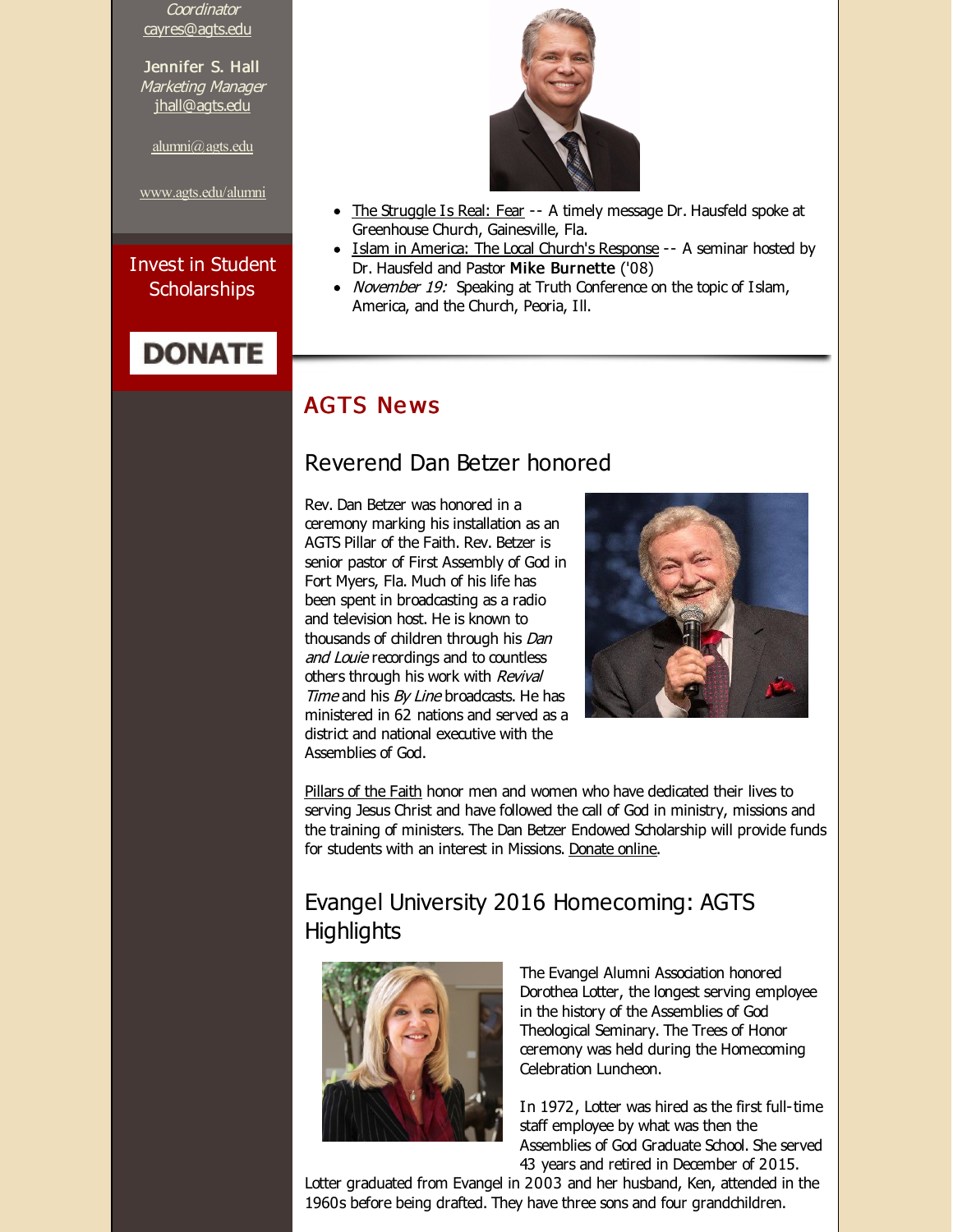Trees of Honor have been planted in acknowledgement of the legacy of service each of the recipients has provided to the university. Read [more.](http://r20.rs6.net/tn.jsp?f=001kt_bhHoJjCy6CfMKPfXqtepl5l6GlPwljjE2jlX7YpS-v_R5-wMb3XToY7kpY2_vyrH-censJAYJGI3938s1ab7KUDR2CHlSen-_QPt___Wjpq5ekfwUAfK8z9Vu9n5yNINdbUf9fjqNjImuGPdVnSXfsk8de5iJ7R0oRvXkkogdXjuFGE4gdG-vZg5IUOfxCnqAoEr_BbmjyD81SmxG4Wm0nUPS4lI6acGEXvPJsVad8yFAySomGRBr8MNobQ7fhoxUsmphlOc=&c=&ch=)



Major John (J.P.) Smith ('05) was honored at Evangel University's Homecoming Celebration as AGTS Alumnus of the Year. Smith is a seasoned combat veteran, an author, holds a PhD and is an ordained minister. In addition, he has been a U.S. Army Chaplain for more than ten years.

During his 22-year military career, Chaplain Smith has earned multiple highly-esteemed medals, has served three combat tours in the Middle East and has been instrumental in helping support teams meet and build relationships.

Chaplain Smith credits AGTS with giving him the type of opportunities that helped shape his career. While pursuing his degree, he served as one of the primary mentors to chaplain candidates. Chaplain Smith's wife, Veronica, worked on staff in the AGTS development office from 2003-2006. They have three children ages 6 to 16. Read [more.](http://r20.rs6.net/tn.jsp?f=001kt_bhHoJjCy6CfMKPfXqtepl5l6GlPwljjE2jlX7YpS-v_R5-wMb3XToY7kpY2_vYWG27aFktWFF7rpxGbxlsA-8vnjjOeKiYa6ocLhLNKcXN5wG9IkpGT9xfVEmSxfR_XiAybKSoGU-fnpOLOHl7EN9o7Cj0-gokCdR5Xp0JBC6_dAc0GIxZ8c2fLurQ1URTnCD9uVVvgOyYpgkQvqxRv-HbxbYcbb0K1hEFij1DuFcwvO2H4r_0FV8U8X6k7F6SvlnSLGtjV-qY335JYbvkQ==&c=&ch=)

#### Fall Seminary Week



Fall Seminary Week (October 24-28) gave AGTS the opportunity to connect with our undergraduate community and emphasize our master's and doctoral/PhD programs. The week began with the AGTS Student Leadership Council

passing out hot chocolate to all students and an AGTS student-led chapel with the theme, "Nothing is Impossible." Throughout the week, AGTS students shared their stories in undergraduate church ministries dasses. President Hausfeld concluded the week by speaking in Spence Chapel. Fall Seminary Week was the perfect occasion to serve our entire campus community and shine a light on AGTS.

#### Day of Renewal



AGTS student John Bates led the seminary Day of Renewal services dedicated to worship, prayer and God's Word. Bates is the lead pastor at Freedom Fellowship International, Waxahachie, Texas. Watch the [services.](http://r20.rs6.net/tn.jsp?f=001kt_bhHoJjCy6CfMKPfXqtepl5l6GlPwljjE2jlX7YpS-v_R5-wMb3XToY7kpY2_vr85dAcVv-EFPP4Sp6GeLVcz76eJie6XjLqdCoAR1FFx1FafMbOxWX52MUWjgC9M0rOM66X_VB7c21c5lgqzg15PCRczuZ1MnLIO8rmjTHIqICCxuMQg07r9ruRDhS5XFpLBvjjIElWpYeBm_UNrWgQ3KyyrnNZAdMCwlZg1V9C8=&c=&ch=)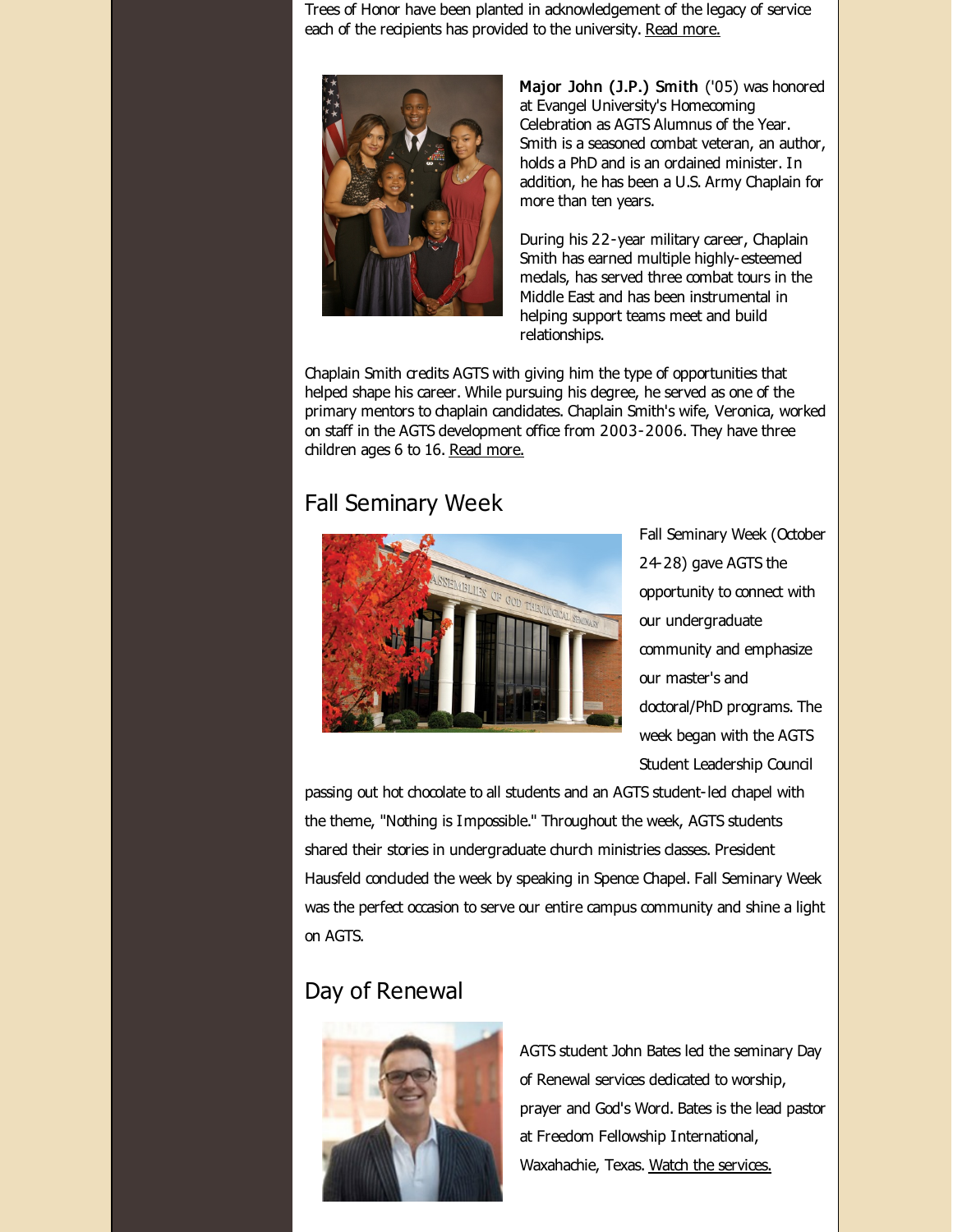## AGTS Alumni Phonathon

Thank you for participating in the 14th Annual Alumni Phonathon! We appreciate your support of AGTS. If you haven't sent in your commitment, or you would still like to give, it's not too late! Mail in your [donation](http://r20.rs6.net/tn.jsp?f=001kt_bhHoJjCy6CfMKPfXqtepl5l6GlPwljjE2jlX7YpS-v_R5-wMb3QiB0xMk-ttWiYbr-ieBFR740bntSky1LdYQhfPDFk0np9LFu-8UWej5mE6Wj9fvphZbM8Un9imMLPhIagEIPiGIQGKgZStKSNW_tM6CN_vvXIblQFJOAZ6LWmVh2HrKY9VIqCWMP1HtVDpM7Pv5X_dMQDlazSOTOw==&c=&ch=) or donate online.



## Connect to EU Alumni Newsletter--The Quad



Stay [up-to-date](http://r20.rs6.net/tn.jsp?f=001kt_bhHoJjCy6CfMKPfXqtepl5l6GlPwljjE2jlX7YpS-v_R5-wMb3Xi0QTJ6ctyHZLJufJAS7VXlRm60-A7a5AAsSyPRqTS2onrWL-p5VvFuQb8vRll_fpskqZd1zRlp0Fb9N4KB3J1XZWnHrwCF73Q4ehWZP8-otXXgapyVniotpu-5lAEtaocirOlmhOsOvG-4IlWMTJVJHReNrG5Z-ZPXy0olNyJtc6hXaTWG5_yOfbMPOSjnkNInUtjO01oc_sMtAUJKPLw=&c=&ch=) with what's happening at Evangel University.



#### Refer a student

Do you know someone interested in attending AGTS? Use this [online](http://r20.rs6.net/tn.jsp?f=001kt_bhHoJjCy6CfMKPfXqtepl5l6GlPwljjE2jlX7YpS-v_R5-wMb3UZTSph5qRNxeHXQ1rE-LHWtaK4sTkEY0glK1mRvFBB6iFPFMxWvntxRU5IrTUXBJh6LDYBjX0MDZeMO2AHPHpCVVnqdHncCOCFm7VGMgnRGiXrJtWM6HYksfQGUtc90sqtQ29bA3DRH&c=&ch=) form or connect with [Christina](mailto:cketchem@evangel.edu) Ketchem, AGTS Enrollment Representative.

## Faculty Ne ws

#### Roger [Cotton](http://r20.rs6.net/tn.jsp?f=001kt_bhHoJjCy6CfMKPfXqtepl5l6GlPwljjE2jlX7YpS-v_R5-wMb3ZuqJxF0h3kaAT0WYUbfsC1IYF1oFrFHFC_JMTVUH6EAGsMQ7jpyEvdXodpl-jEfdDaxyHy6WCVX3cTdmecot7CczC7RUMH-qgC6YCqiccTA6My-xMVcNAImYAWGT7YQhLI6LogknOkw&c=&ch=) ('78)

• November  $18-21$ : Attending the annual meetings of the Society of Biblical Literature and the Institute for Biblical Research, San Antonio, Texas.

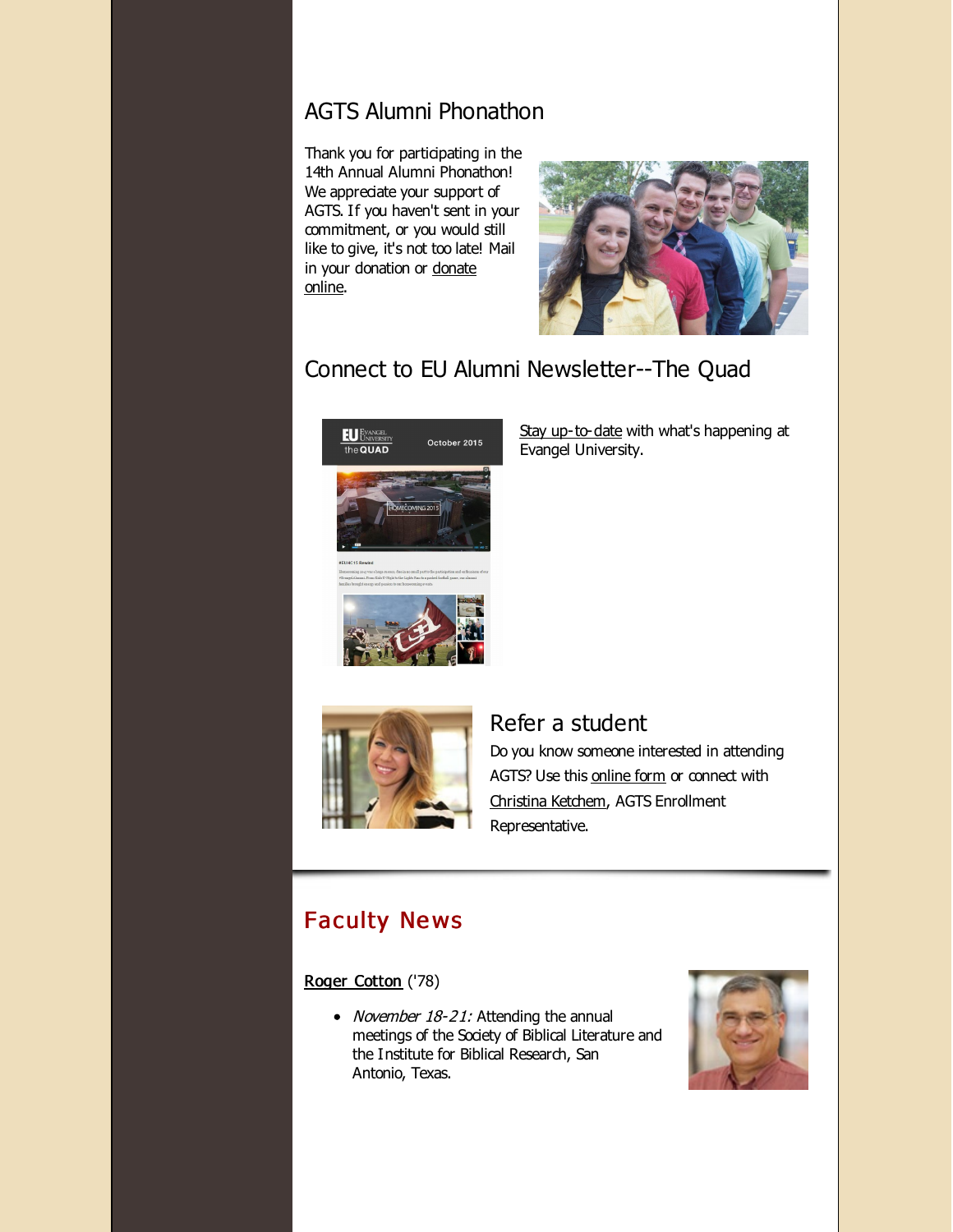#### Joint AGTS Alumni and Faculty Effort

AGTS alumni and faculty, Ben Aker, Jim Bennett, Mark Hausfeld, Jim Hernando, and Wave Nunnally, co-authored the chapter entitled, "The Necessity for Retaining Father-Son Terminology in Scripture Translations for Muslims," for Controversies in Missions: Theology, Peoples, and Practice of Mission in the 21st Century. (Published by Evangelical Missiological Society/William Carey Library, 2016).



#### [DeLonn](http://r20.rs6.net/tn.jsp?f=001kt_bhHoJjCy6CfMKPfXqtepl5l6GlPwljjE2jlX7YpS-v_R5-wMb3TK3q8AY7_N2_j5bAkFCz_7VZ2vDPX9060VL8p1f4cXcyHA35JQxkjzI8sepltuBh4QZ5ZSvR2_cPcibktJXCH35QnBMmxT5LOEwsTU7qHoTBx_3QNMqae5Sn7HlK_H6UGgTw13Qiqs3&c=&ch=) Rance ('83)

- November  $14-19$ : Participating in the Pentecostal European Missions Congress, Frankfurt, Germany
- DeLonn and Valerie Rance will itinerate throughout the month of November, with ministry in Northern California.



## Alumni Ne ws

Damaris Carlson ('08) became the connections pastor at City View Church, San Diego, Calif. in December 2015. She and her husband Kristian ('09) are thrilled she can serve the church with a focus on City View's women's ministry and as worship leader of the new Spanish congregation. Kristian Carlson is the command chaplain on the USS Bunker Hill. He is scheduled to deploy again with the USS Theodore Roosevelt Strike Group in fall 2017.

Major Jill Holm ('95) has been appointed deputy wing chaplain of the Minnesota Civil Air Patrol.

Ralph Jarvis ('04) published, Dynamics of Godliness and Christianity, on April 22, 2016, by Outskirts Press. This book details the lives of King David and Jesus and explains the indispensable divine tenets and how one can experience the living God.

Available on [Amazon](http://r20.rs6.net/tn.jsp?f=001kt_bhHoJjCy6CfMKPfXqtepl5l6GlPwljjE2jlX7YpS-v_R5-wMb3XToY7kpY2_vUe16thKT0Gy14dJV4vIowrY1e6OvezF5wKoaSTjVVOzuVaEsL9LK2e3qnNtD1h7zduCXGF9CD3wm-7fFjut4vDsHlJeEyWqrLCMrelyYbRdOXPIr27kz2E4VrtaP-hPrJJoZ3nlbpJCxbNiWwTUIEt9SLqAjXhPJ-H4CTGONZfHIBQhRpybgItv9qd-xplBbf07zk2tHCRnrTll_Bwo0D3hTrKfru4NYjipl7TBEEqHQIp8Vptjb8Yr9Weu-88zUcGS_iIMhog9ObHnenRH7ObM22w6FaCjf6vksMerBeaC1ZYuYj0gkRF7lN_7yDLRr1NimbxruY4kuZHETUMqrrCBjvJy7m67z&c=&ch=).



## **Upcoming Events**

Thanksgiving Holiday November 24-25 (AGTS building dosed)

Fall Semester Ends December 9